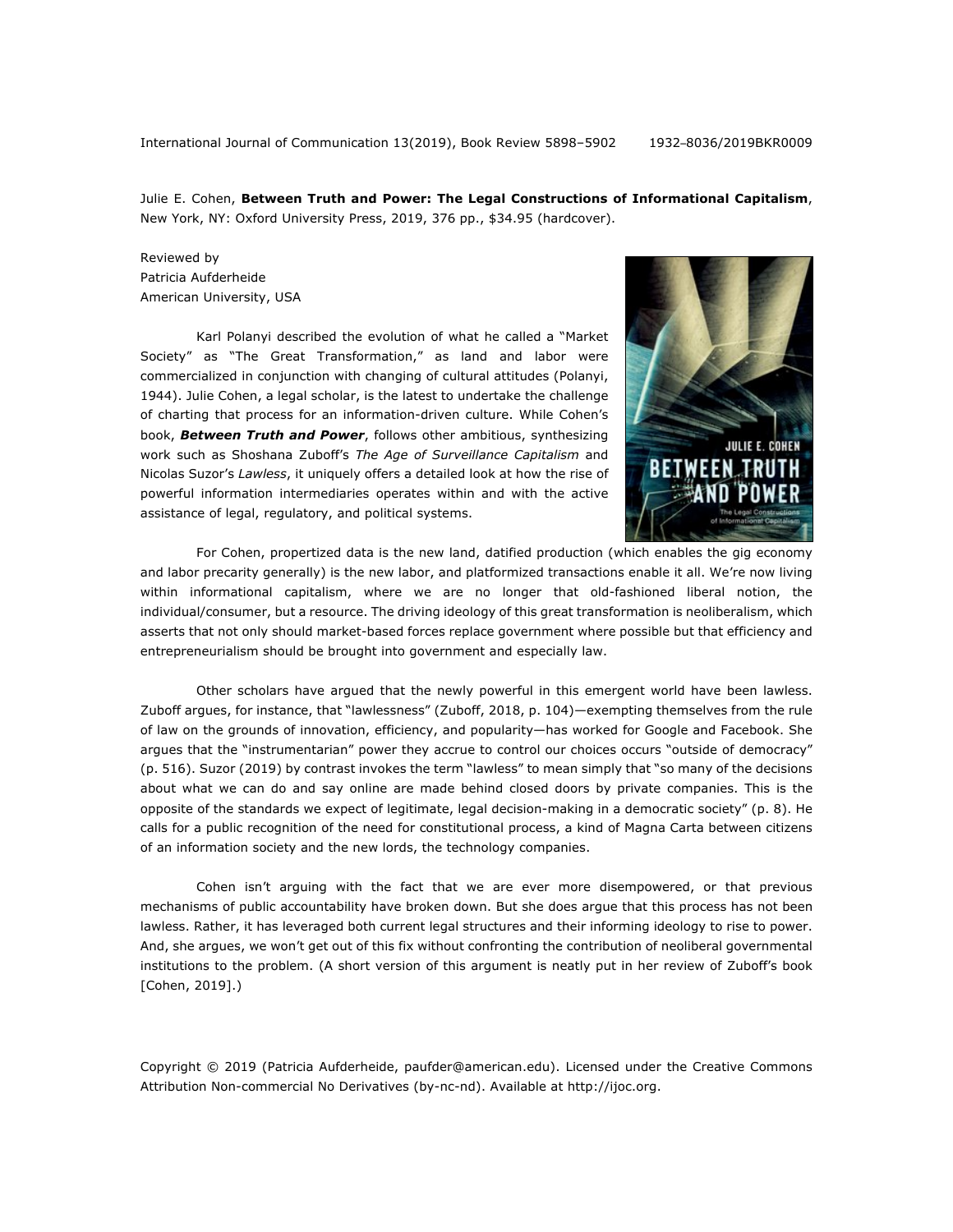One of her striking contributions is the notion of a public domain in data, something that seems obvious—once she says it. All the companies hoovering up our data depend on the legal concept of the public domain to do it. In a clever comparison with the enclosure movement that drove the first great transformation in England, Cohen shows that companies, having discovered an ungoverned public resource—our personal data—then aggregate it and declare it their own intellectual property. They do so with the help of standards bodies, like the engineering task force that first standardized cookies, and the Federal Trade Commission, which addressed the privacy/ownership issue in data by simply requiring the bogus "privacy policies" that now force us to agree to our own surrender.

It seems to me the analogy isn't perfect, though. Public domain in expression acts as a rich permanent resource for all of us into an indefinite future. No matter how many trademarked T-shirts, copyrighted memes, or action movies feature Felix the Cat, he's still out there in the public domain for the next use. This public domain exists on a timeline. While anyone can grab it at the moment—and hundreds of companies do, off our phone apps—it's not available to others without contracting for it, once it goes into the maw of the data processors. The moment has passed. This public domain is temporary.

The excesses and miseries of the early industrial revolution eventually led to what Polanyi called a "double movement," resistance to oppression that led to social movements and legal reforms that we are now familiar with—such as labor unions, regulatory agencies, and legislation banning pollution and discrimination and harming consumers. But much of that work has been eroded, as politics is corrupted, agencies are captured, citizen and worker rights weakened.

Neoliberalism has gone on the offensive against those mechanisms, whether President Bill Clinton's savaging of welfare policies or those executing Grover Norquist's "drown government in the bathtub" plan, and information capitalists benefit. Cohen gets specific. In finance, the protections put in place after the Great Depression were eroded as finance was informationalized and politicians agreed that regulatory oversight could be light, with the 2008 financial crisis as a result. Gig economy labor practices make work ever more precarious, with labor's powers structurally weakened by law and technology alike. The logic of managerialism—the prizing of efficiency over other values—spreads to the judiciary, with embrace of arbitration over court actions, of opaque consolidated multidistrict litigation (MDL) settlements substituting for class action, consent decrees burying the facts from public view. The potential losses to businesses such as the cost of implementing a rule—become critical, while regulators decide it's impossible to figure out what the cost of potential identity theft is to an individual.

Meanwhile, the business model evolves. Platforms begin to replace markets, while neoliberalized regulation has not developed a measure of "platform power" to parallel the "market power" measures that fuel anti-trust/competition regulation. Surveillance becomes the core of the business model, and democratic and authoritarian governments alike find a lot to like in it. As society grows what Cohen calls a "digital limbic system," tech corporations and governments begin to evolve a joint sovereignty that depends on being able to control our access to information.

Tech corporations have learned the value of neoliberal governance. They have weaponized freedom of expression, including making the marketplace of ideas all about supply and demand. Like other thinkers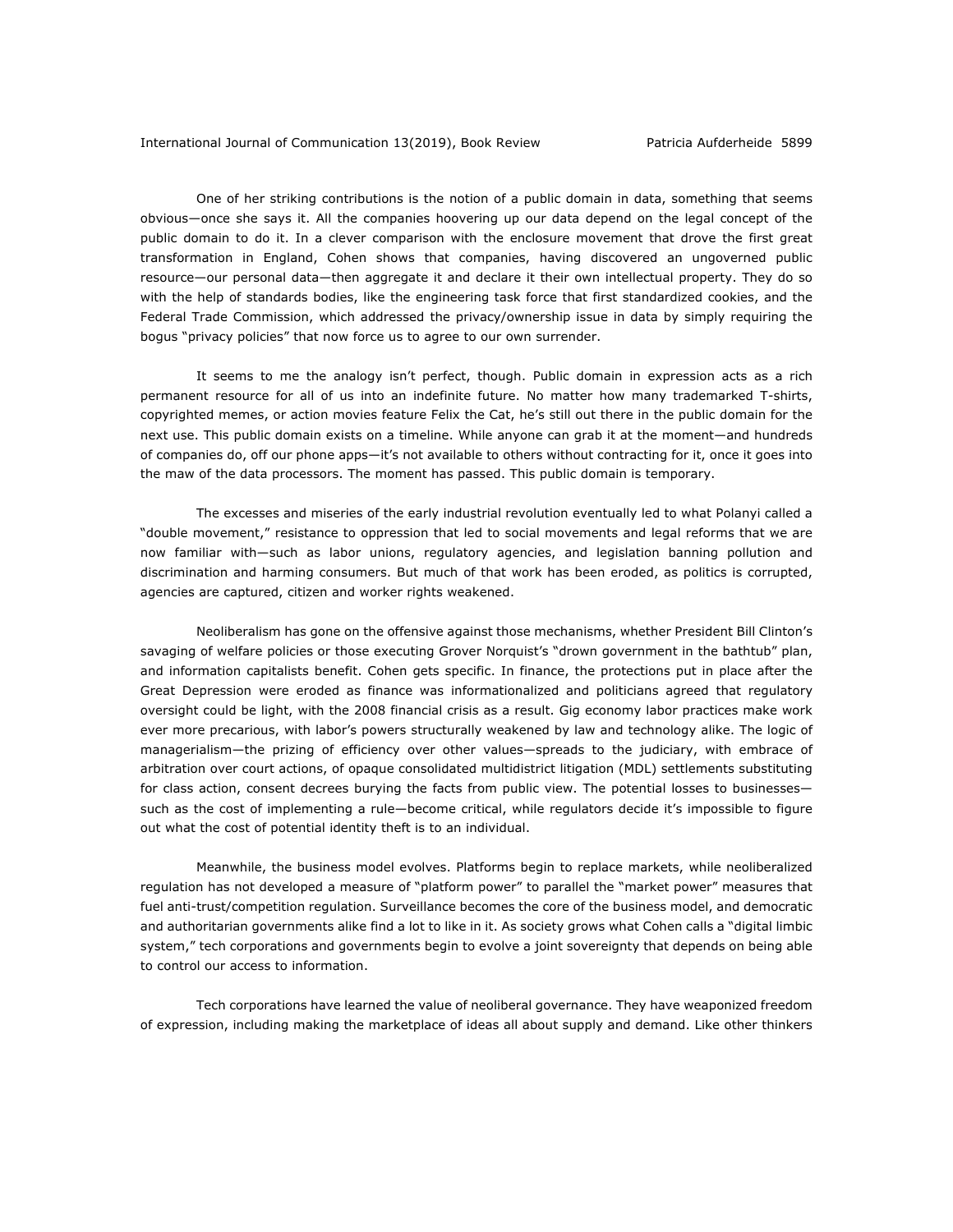including lawyer-journalist Sarah Jeong (2018), Cohen notes that they argue for their own right to expression while also passing responsibility for it to third parties on their platforms. They make virtue claims for innovation, which appeal to neoliberal regulators for whom innovation is a god term. They make backdoor deals with governments (the "secret handshake"). Citizens, whether they are leakers, people employing fair use, or right-to-repair activists, are easily ignored or suppressed.

Neoliberal regulation, even before this great transformation, was already looking managerial, and information capitalists exploit it. Old liberal values such as fair competition and public health and safety are being overridden for the goals of efficiency and innovation. Old-fashioned regulation's competition calculations don't fit the complexities of multisided markets, but regulators don't work to develop a measure of "platform power" that could replace "market power." The Federal Communications Commission has a 1930s-era structure divided between mass media and telecom, with the Internet left floating; previous attempts under Chairman Tom Wheeler to fix that were sabotaged in the courts, with help from corporate lobbyists. Monopoly is justified at the altar of innovation. Regulators listen to corporations' complaints of the costs of compliance but throw up their hands at the problem of calculating costs of problems such as data breaches for consumers, and they just skip the question of social harm. And of course they are not demanding transparency.

These are not just problems about tech companies, even if they now share sovereignty with governments. They are also problems at the core of what we as citizens expect of governments and governance. And because this is information capitalism, not just platforms or even tech companies, it affects everything from pharma to big ag to Facebook.

Emergent governance venues, Cohen points out, have their own problems. Multilateral treaty sites, such as the World Trade Organization; standards bodies such as the Internet Engineering Task Force; and multistakeholder structures such as Internet Corporation on Assigned Names and Numbers all expand participation in a certain sense. But they all leave corporate stakeholders in a lead position, often in combination with governments openly or covertly wielding authoritarian power. They don't solve the basic problem of having no accountability for the social harms created by informational capitalism.

Meanwhile, some governments have made some attempts to claw back accountability. The European Union's General Data Protection Regulation is a closely-watched first experiment. We've also seen human rights activists seize the affordances of digital communication to demand accountability. But those same affordances are available to the bad guys, and they're all vulnerable to the ability of platforms and governments to opaquely choke discourse.

Where's the double movement? Not here. This is a book whose deep understanding of legal, political, and economic process is matched by its bleak portrait of disenfranchisement. That is a feature of the current academic discourse around Internet governance. As Paul Starr (2019) noted in a *Foreign Affairs* article focused on Zuboff's analysis of surveillance capitalism, it's easy when looking at the alarming trends to ignore the fact that we still have political levers to pull and ways to assert agency. As well, I would note that the uneven history of success in turning surveillance into actionable data; the slow evolution of deep learning AI; the fact that China's censorship remains, despite the integration of the Red Stack, spotty in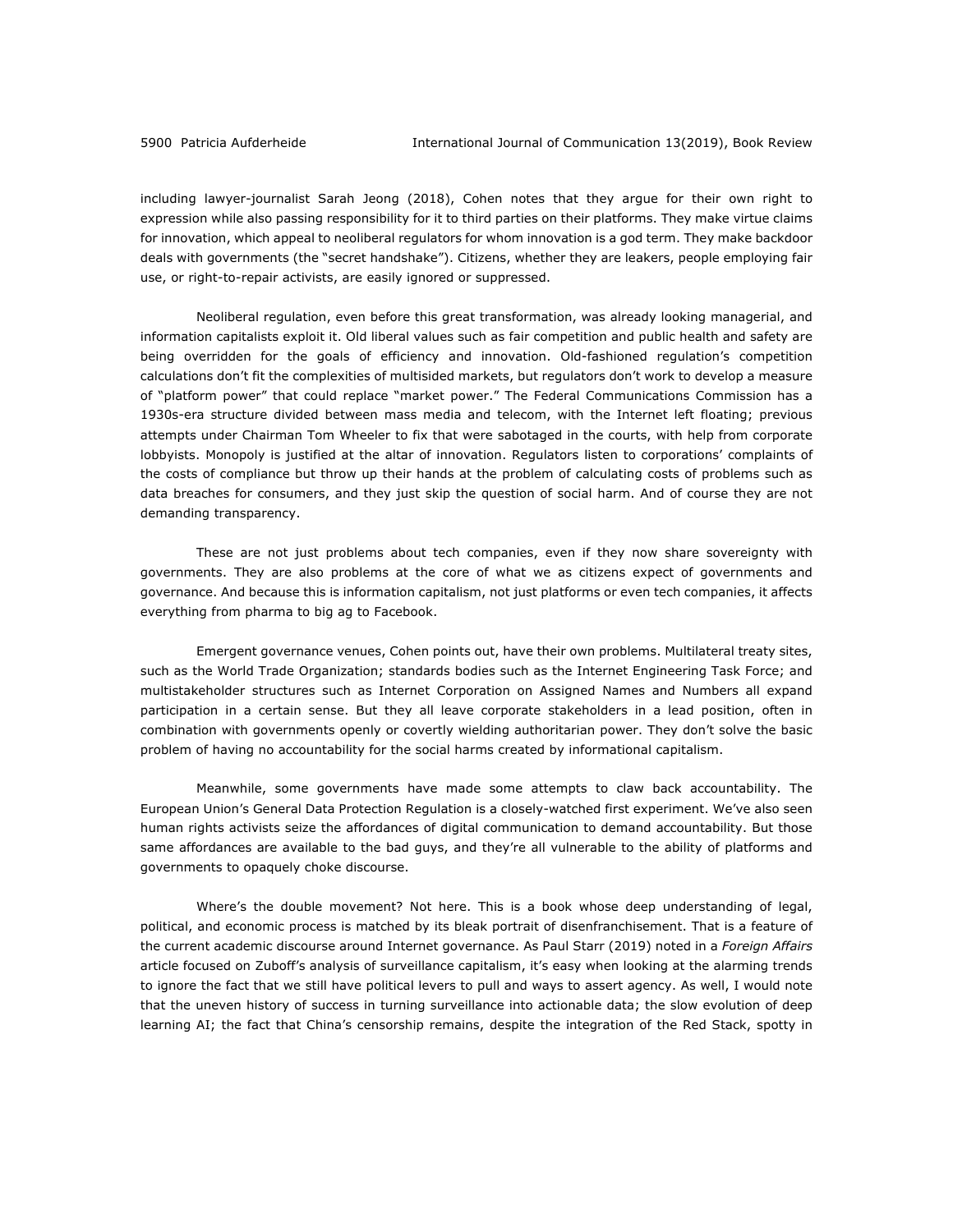execution and often dependent on ground-level reporting; and the daily evidence of bad ad matches in our online searches are just some of the evidence that there are still plenty of weak points in the machinery of power.

For Cohen, the way forward is through social movements. She argues that we need to, in what I would think of as a public (following Dewey [1927]), demand governance that honors collective rights. In this, she aligns with Suzor (2019), who argues in *Lawless* in some detail that we need a new "digital constitutionalism," developing new guiding principles that address the sovereign-like nature of the new information capitalists. Like him, she sees the place to start as human rights, already articulated through the United Nations. (Since human rights are still articulated as individual rights, however, it's still a step away from asserting collective rights or social good.)

Unlike him, and like Zuboff, she leaves the specifics vague. Indeed, not just that—she is careful to say that whatever countermovements develop will inevitably be compromised, although they are both necessary and important. That seems like an abundance of academic caution, perhaps a protective measure to avoid the kind of snarky charges of political naïveté that are routine in Cohen's Washington, DC, environs.

Suzor (2019), by contrast, charts a course. He believes that the first steps must be to demand new norms and expectations from tech companies and especially platforms, as they are prime actors in establishing our new reality. He lays out an agenda to protect fundamental rights, develop expectations, and leverage political structures for enforcement. You can agree or disagree, but it's refreshing to see some concrete proposals that fall between fussing over how to fix Section 230 (aka Section V of the Telecommunications Act of 1996) and apocalyptic analysis.

Cohen throughout draws on an extraordinary range of theoretical literature, from political science, economics, and communications. This is rare among legal scholars, who typically venture beyond legal scholarship for a reference or two. Also, she doesn't just invoke them but puts their ideas to work. Her discussion of sovereignty, for instance, is usefully and chillingly grounded in the perceptions of Carl Schmitt, an intellectual architect of Nazi Germany. Her understanding of an Internet organized around control rather than access, and of the limits of current forms of Internet governance, draws from the precedential work of Laura DeNardis (2014).<sup>1</sup>

Like other scholars who can grasp enormous complexities, Cohen sometimes struggles to make them easily accessible. Her writing is abstract and dense, if perfectly logical: "Tension between persuasion and informational opacity is an endemic feature of many information-economy markets" (p. 21); "modulation of surveillant attention is both a mode of privacy invasion and a mode of social control" (p. 66); "securing the predicate conditions for human flourishing requires development discourses that are contextsensitive and methodologically diverse" (p. 267). Reading this book requires your full attention, after a strong cup of coffee. On the other hand, there are some quite wonderful phrases, such as the "post-colonial two-step," "data doubles," and "digital limbic system."

 $<sup>1</sup>$  DeNardis's forthcoming work (DeNardis, 2020) focuses centrally on access and control issues, and is a</sup> critical contribution to this literature on Internet governance under informational capitalism.